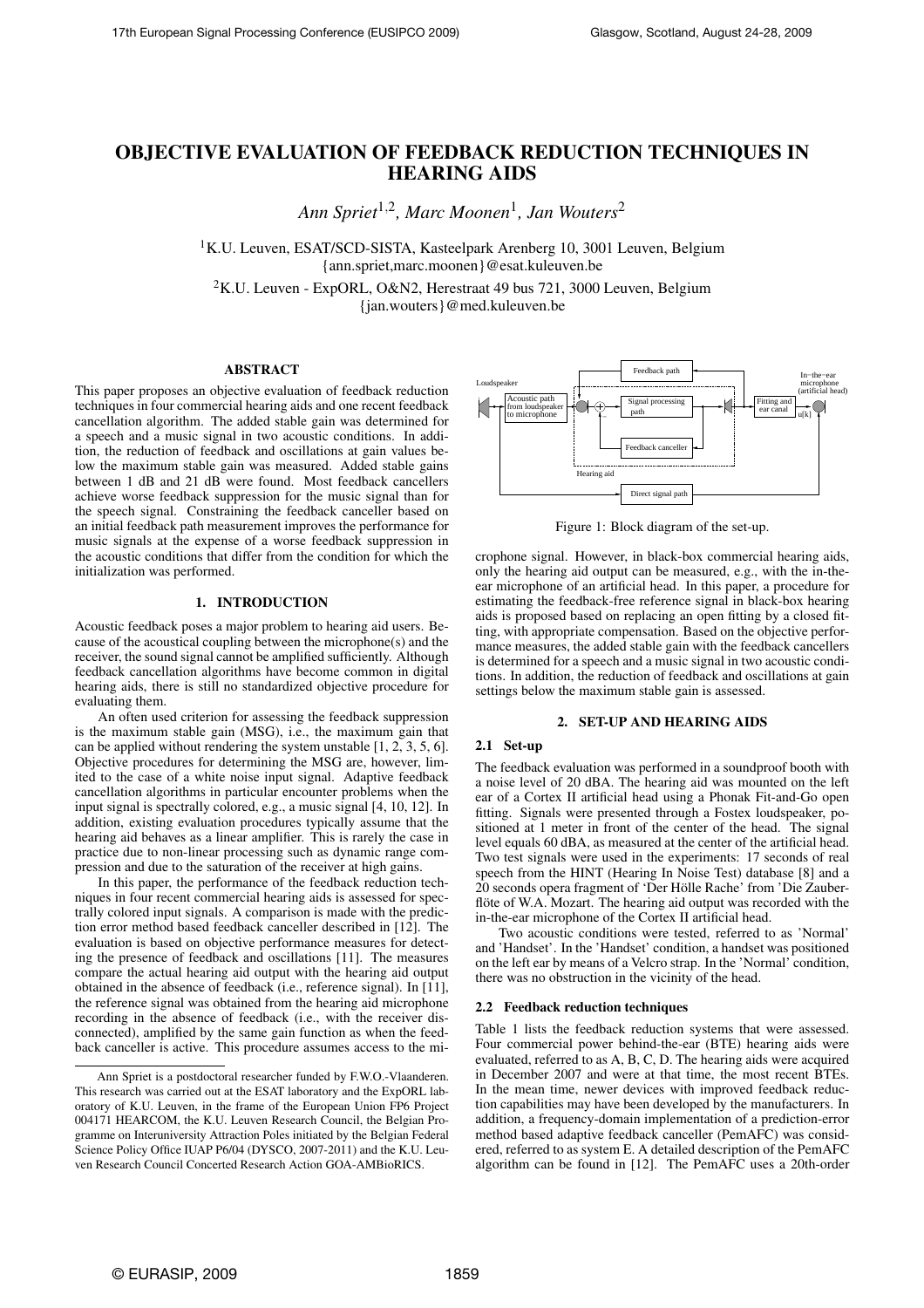adaptive all-pole desired signal model to reduce correlation between the desired signal and the input to the feedback canceller. To improve its tracking performance, the PemAFC combines a slowly adapting feedback canceller with a second fast adapting feedback canceller. The PemAFC algorithm was implemented on a linux PC that is connected to the front microphone and receiver of a Siemens Acuris BTE hearing aid through an RME Hammerfall DSP Multiface II sound card. The processing was done at a sampling frequency  $f_s = 16$  kHz. Peak clipping was applied to the receiver input to keep the signals within the range of the DAC of the sound card.

The feedback reduction systems in hearing aids A, B, C and D are all adaptive feedback cancellers. Hearing aid B combines feedback cancellation with a frequency-dependent gain limitation. Hearing aids A, B and D require a feedback path measurement during fitting (initialization). The feedback path measurement was done for the 'Normal' condition. After the initialization, the earmold and the hearing aid were reconnected to the head, as this will also be the case in practice. The frequency-dependent gain limitation in hearing aid B is based on the measured feedback path. The gain limitation is applied at all times, even when the feedback canceller is disabled. To assess the impact of the gain limitation, the feedback suppression performance of hearing aid B with the feedback canceller switched off was also determined when no feedback path measurement was performed. In this case, a standard feedback path for a closed fitting was used by the fitting software. Hearing aid A uses the measured feedback path to constrain the adaptive feedback canceller. Hearing aid D employs the feedback path measurement in music mode. The feedback canceller in hearing aid C and E do not require an initialization of the feedback path. As indicated by Table 1, hearing aids B, C and D have a special mode for listening to music. Hearing aid B and C reduce the adaptation speed of the feedback canceller, while hearing aid D employs a static feedback canceller, i.e., the initialized feedback path. To assess the processing delay of the hearing aids, the delay between the hearing aid output and the direct signal path component in the ear was measured as the difference in peak location of the direct path impulse response and the hearing aid path impulse response. Delays vary from 4.4 msec to 7.1 msec.

### 2.3 Hearing aid settings

The commercial hearing aids A, B, C, and D were programmed using NOAH software. To assess the performance of the feedback reduction system only, all the other signal processing features (such as directionality, noise reduction, compression, expansion, ..) were disabled to the extent that this was made possible by the manufacturer's fitting software. These signal processing features may have a positive or negative effect on the performance of the feedback canceller. Hence, the presented results may not reflect the feedback reduction performance of the overall hearing aid system as used by a hearing aid user. At high gains, compression could not be completely switched off and may thus also have an impact on the results. In addition, at high gains, the gain in certain frequency bins (typically the higher frequencies) is limited in some devices. In hearing aid B, the maximum programmable gain in each frequency bin is constrained based on the initial feedback path measurement. As a result, already at low gains, an increase in the overall hearing aid gain setting does not result in an increase of the gain at all frequencies. The maximum output power (MPO) of the hearing aids A,B, C and D was set as high as possible in order to maximize the maximum programmable gain. In system E, compression and gain limitation was not used.

The frequency-specific gain controls of the hearing aids were tuned such that the hearing aid output power spectral density (PSD) as closely as possible matched a reference output PSD for a multisine input signal with a uniform amplitude spectrum (60 dBA at the center of the head). As a reference, hearing aid A with a flat gain control over frequency was used. The hearing aid output PSDs were measured with the feedback canceller switched off at a gain



Figure 2: Hearing aid output power in dB SPL per frequency for a flat-spectrum input signal of 60 dBA.

of 18 dB or more below instability<sup>1</sup> such that it was not influenced by the presence of acoustic feedback or the feedback canceller. The hearing aid output was obtained as the difference between the inthe-ear microphone recording with the hearing aid switched on and the in-the-ear microphone recording with the hearing aid switched off, i.e., the direct signal path component. Figure 2 depicts the output PSD of the different hearing aids. Given the coarse controls for adjusting the frequency response, differences in the resulting output PSD of up to  $\pm$  10 dB could not be avoided. Above 7 kHz, even higher differences occurred because the frequency characteristic above 7 kHz was not always controllable.

# 3. OBJECTIVE EVALUATION PROCEDURE

The evaluation is based on objective measures for quantifying the amount of feedback and oscillations. To take into account spectral coloration of the input signal, the measures compare the actual hearing aid output  $u[k]$  with the hearing aid output  $r[k]$  that would be obtained in the absence of acoustic feedback (reference signal).

### 3.1 Feedback-free reference signal

As a reference signal, the hearing aid output (as measured by the in-the-ear microphone) at a gain far below instability is typically used. The gain difference between the actual hearing aid output and the low-gain output is then compensated for. This procedure, however, assumes that the hearing aid behaves as a linear system. This is rarely the case in practice due to non-linear processing such as dynamic range compression and frequency-dependent gain limitation. In addition, at high gains, the receiver of the hearing aid may become non-linear. In this paper, an alternative procedure for estimating the reference signal is proposed. The hearing aid output is recorded at the same gain as the actual hearing aid output but with a closed instead of an open fitting. For the closed fitting, a temporary foam earmold E-A-RTEMP 13A (EARtone) was used. Thanks to the closed fitting, the amount of feedback in the recording is minimal. The difference in frequency characteristic due to the closed fitting is compensated for by means of an FIR filter. The FIR filter is determined as the Wiener filter that estimates the hearing aid output with open fitting based on the output with closed fitting at a gain of 18 dB below instability with the feedback canceller switched off.

### 3.2 Performance measures

The amount of feedback is measured based on the intelligibility weighted feedback to desired signal ratio. In addition, the modifed transfer function variation criterion and power concentration ratio defined in [11] will be used to detect the presence of oscillations. Some segments of the speech and opera signal may be more prone to feedback and oscillations than other segments. Therefore, the performance measures will be computed using frames of 0.5 sec with an overlap of 80%. To assess the performance, the maximum measure over the whole speech and opera signal will be used.

<sup>1</sup>For B, instability in the absence of the gain limitation is meant.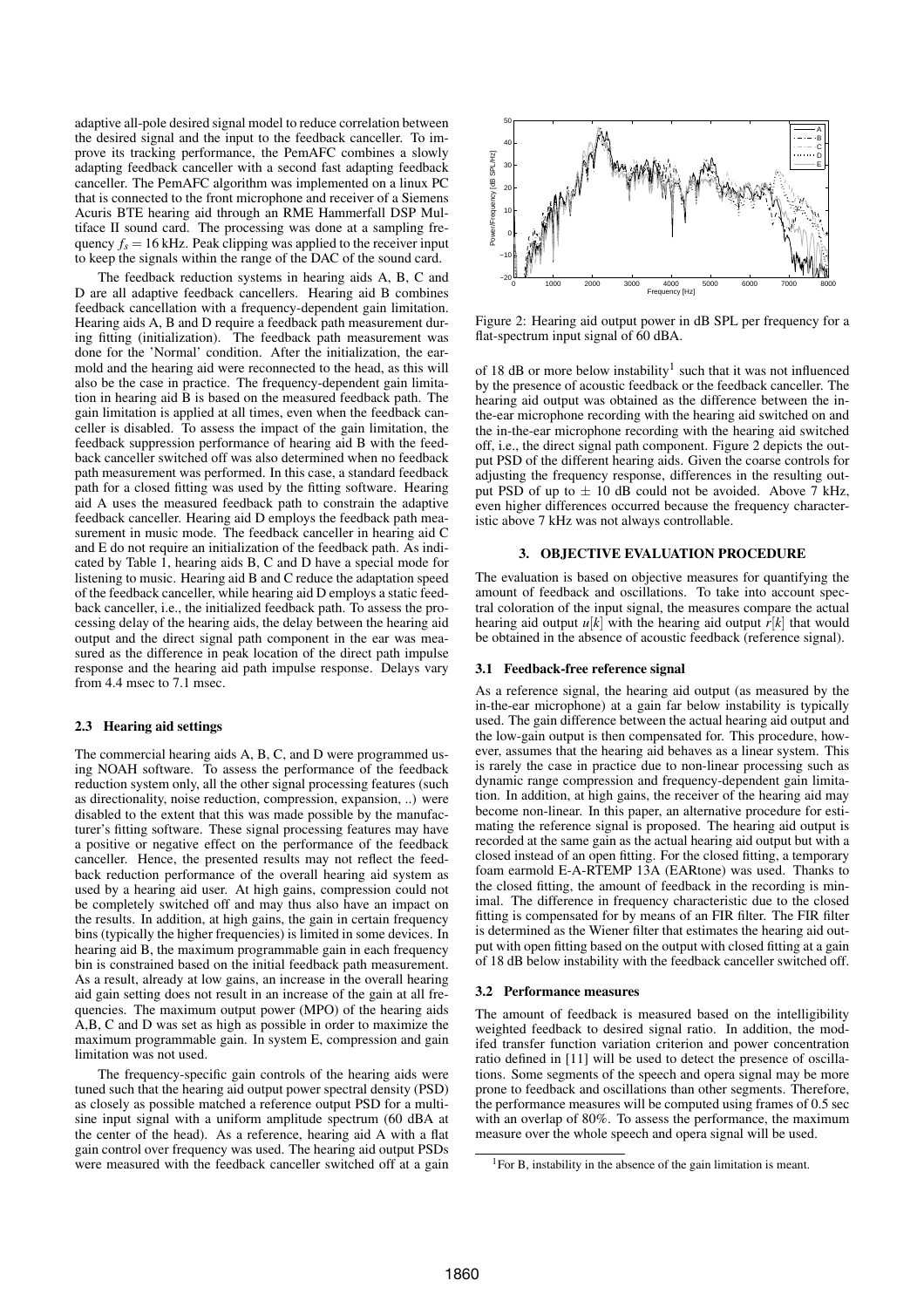|   | Algorithm type                                             | Initialization | Music Mode                | Delav            |
|---|------------------------------------------------------------|----------------|---------------------------|------------------|
|   | feedback canceller with constrained adaptation             | ves            |                           | 5.6 ms           |
|   | feedback canceller and frequency-dependent gain limitation | yes            | reduced adaptation speed  | $7.1 \text{ ms}$ |
|   | feedback canceller                                         | no             | reduced adaptation speed  | 4.4 ms           |
|   | feedback canceller                                         | ves            | static feedback canceller | 4.7 ms           |
| E | PEM-based feedback canceler                                | no             |                           | $6.5 \text{ ms}$ |

Table 1: Evaluated feedback reduction sytems and properties. The delay is defined as the delay between the direct signal path component and the hearing aid output, as measured by the in-the-ear microphone of the artificial head.

#### *3.2.1 Intelligibility-weighted feedback to desired signal ratio*

To quantify the amount of feedback, the short-term intelligibility weighted feedback to desired signal ratio  $FSR(k)$  in the hearing aid output was computed as: R

$$
FSR(k) = \sum_{i} I_{ERB,i} 10 \log_{10} \frac{\int_{f \in B_i} P_v(f,k) df}{\int_{f \in B_i} P_r(f,k) df},
$$
 (1)

with  $P_\nu(f, k)$  the short-term PSD of the feedback signal  $\nu[k] =$  $u[k] - r[k]$  and  $P_r(f, k)$  the short-term PSD of the reference signal  $r[k]$ . The weight  $I_{ERB,i}$  gives an equal weight to each auditory critical band  $B_i$  between 300 Hz and 6500 Hz, defined by the equivalent rectangular bandwidth (ERB) of auditory filters [7]. To limit the impact of environmental and internal noise on the measurements, signal frames are only included in the computation of the maximum of  $FSR(k)$  over the signal when the intelligibility weighted reference signal to environmental and internal noise ratio was 10 dB or higher. As an estimate for the environmental and internal noise, the in-the-ear microphone signal with the hearing aid at a gain setting of 6 dB below  $\overline{MSG}_{off}^2$  and with the feedback canceller disabled was recorded in silence. The noise signal was rescaled to compensate for the gain difference between  $MSG<sub>off</sub>$ - 6 dB and the actual gain.

#### *3.2.2 Transfer function variation criterion (TVC)*

To detect the presence of oscillations, the difference  $TVF(f, k)$ in amplitude characteristic between the actual hearing aid transfer function and the desired hearing aid transfer function (i.e., in the absence of feedback) is estimated as

$$
TVF(f,k) = 10\log_{10}\left(\frac{\max(P_u(f,k),\alpha P_n(f))}{\max(P_r(f,k),\alpha P_n(f))}\right).
$$
 (2)

This difference is referred to as the transfer function variation function [9, 11]. To avoid erroneous results caused by differences in the environment noise component  $n[k]$  of  $u[k]$  and  $r[k]$ , the PSDs *P<sub>u</sub>*(*f*, *k*) and *P<sub>r</sub>*(*f*, *k*) are constrained by  $\alpha P_n(f)$  where  $P_n(f)$  is the long-term PSD of the internal and environmental noise *n*[*k*] and  $\alpha > 1$ . The largest peak or dip in the transfer function variation function

$$
TVC(k) = \max_{f}(|TVC(f,k)|),\tag{3}
$$

referred to as transfer function variation criterion (TVC), is then used to assess the presence of oscillations.

## *3.2.3 Power concentration ratio (PCR)*

In [1], the power concentration ratio, i.e., the degree to which a large amount of power is concentrated at a small number of frequencies in the hearing aid output, is introduced for detecting oscillations. The measure, however, assumes that the input to the hearing aid is white. In order to be applicable to spectrally colored input signals, a modified measure based on the PCR was proposed in [11]:

1. First, the oscillation frequencies  $f_c$  are detected as the frequencies where the transfer function variation  $TVF(f)$  (cf. 2) equals or exceeds 6 dB. The fraction of the total power  $P_u(f, k)$  of  $u[k]$ that is located at the five (or less) strongest oscillation frequencies is computed and referred to as  $PCR<sub>u</sub>(k)$ .

- 2. To reduce the PCR dependency on the input signal PSD and the hearing aid response, the fraction of the total power  $P_r(f, k)$  of the reference signal  $r[k]$  that is located at the detected oscillation frequencies  $f_c$  is also computed and is referred to as  $PCR<sub>r</sub>(k)$ .
- 3. The difference ∆PCR(*k*)

$$
\Delta PCR(k) = PCR_u(k) - PCR_r(k)
$$
 (4)

is then used as a measure for the presence of oscillations.

The TVC and PCR measures are computed on the frequency range from 500 Hz to 6500Hz. Outside this frequency range, the hearing aid output is low (cf. Figure 2) and hence, susceptible to noise.

# 3.3 Added stable gain

The added stable gain (ASG) is defined as the difference in the maximum stable gain (MSG) with the feedback canceller enabled  $(MSG<sub>on</sub>)$  and the MSG with the feedback canceller disabled  $(MSG<sub>off</sub>)$ . The ASG was determined following two procedures, one (ascending protocol) in which the gain is gradually increased through the manufacturer's fitting software until instability occurs and one (descending protocol) in which the gain is gradually decreased until instability disappears. The step size of the gain control was 1 dB for A, B, C and E and 2 dB for D. At each gain setting, the hearing aid output was recorded and the maximum short-term feedback to desired signal ratio  $\max_k \{FSR(k)\}\)$  over the whole signal segment was computed. To avoid adaptation effects, the signal was presented once before the recording was made. The maximum gain setting for which  $\max_k \{FSR(k)\}\$  remained below 0 dB was determined. Alternative criteria for instability can be found in [11]. To compensate for a possible frequency-dependent attenuation of the hearing aid output by the hearing aid (e.g., hearing aid B), the actual gain at the maximum gain setting was computed as the average gain between 500 Hz and 6500 Hz of the reference signal at the maximum gain setting compared to a reference gain setting.

# 4. RESULTS

### 4.1 Added stable gain

Figure 3 depicts the ASG of the feedback cancellation algorithms for the speech and the opera signal under the two acoustic conditions. The up-pointing triangulars show the ASG according to the ascending protocol. The down-pointing triangulars show the ASG according to the descending protocol. For hearing aids A, C, D and E, retest data are also shown. For the opera signal, the ASG with the music mode of hearing aids B, C and D is depicted too (referred to as B-m, C-m, D-m). For hearing aid B, the ASG that is obtained with the gain limitation only is depicted with squares. This ASG was determined as the difference between  $\text{MSG}_{\text{off}}$  with feedback path initialization and  $MSG<sub>off</sub>$  without feedback path initialization.

Due to the gain limitation, instability was never reached with hearing aid B in the 'Normal' condition, even when the feedback canceller was switched off. As a result, the ASG that is offered by the feedback canceller could not be determined. This is indicated with the double facing arrow. In addition, the depicted ASG that is obtained with the gain limitation only is a lower bound (which is indicated by the upward-pointing arrow). In the 'Handset' condition, gain limitation occurred at MSG<sub>ON</sub> (except for the music mode):

 ${}^{2}$ For B, MSG<sub>off</sub> in the absence of the gain limitation is meant.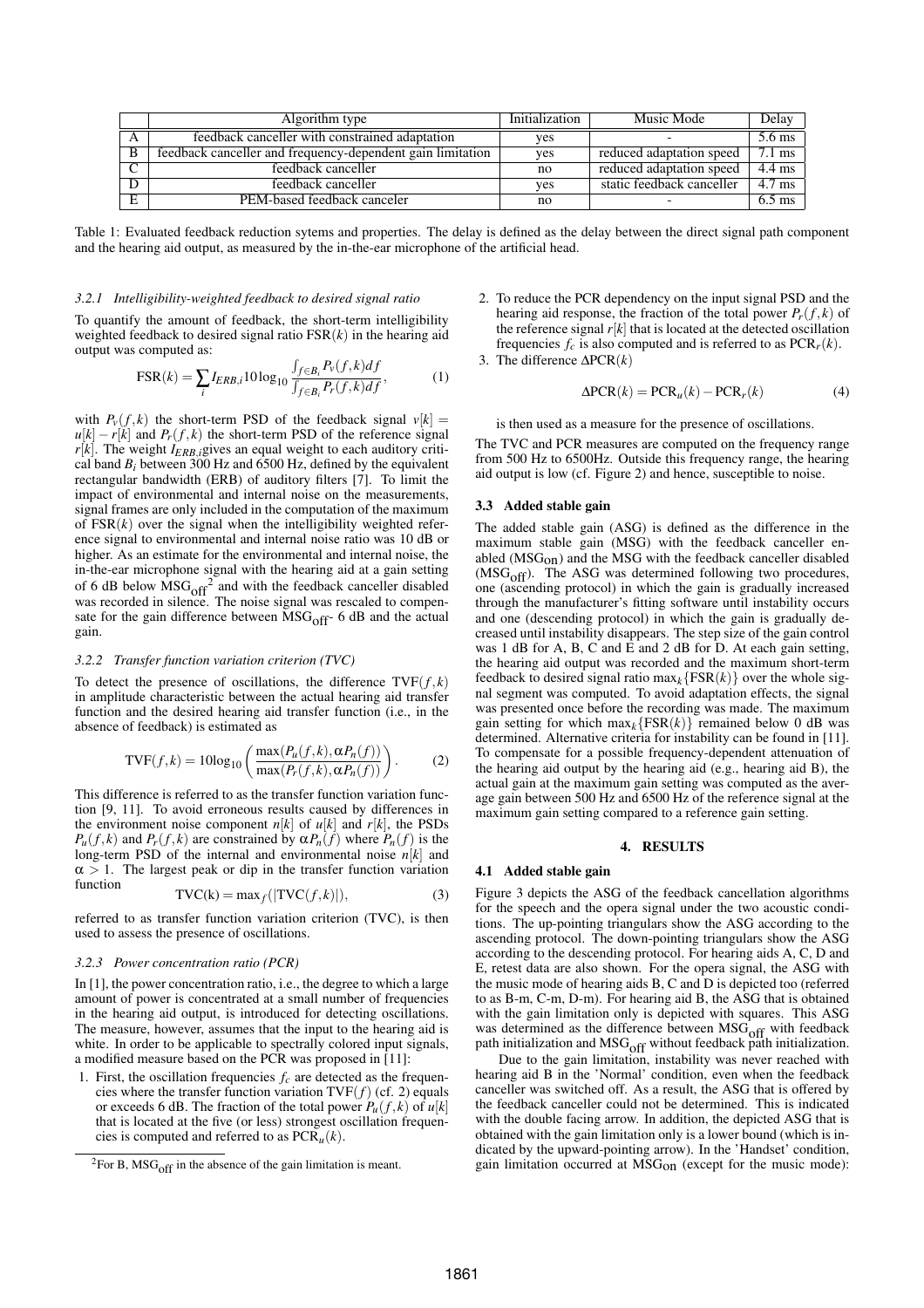the maximum added gain without limitation equals 7 dB. For hearing aids A and D, compression occurred at MSGon in the 'Normal' condition. In addition, the gain was limited at certain frequencies because the maximum output or the maximum hearing aid gain was reached.

For the 'Normal' condition, an ASG between 12 dB and 20 dB is achieved for the speech signal. The ASG of C, D and E is not seriously affected by the presence of the handset. The ASG of hearing aid A drops from 20 dB for the 'Normal' condition to 5-7 dB for the 'Handset' condition. Due to the constrained adaptation, only small deviations from the feedback path in the 'Normal' condition can be modelled by the feedback canceller in hearing aid A, explaining the worse feedback suppresion for the 'Handset' condition.

For the opera signal, the ASG ranges from 1 dB to 21 dB for the 'Normal' condition and from 1 dB to 18 dB for the 'Handset' condition. Hearing aids C and D generally achieve a lower ASG for the opera signal than for the speech signal. Except for hearing aid D in the 'Normal' condition, the music mode of hearing aids B, C and D does not increase the ASG. Thanks to the constrained adaptation, hearing aid A achieves a high ASG for the opera signal in the 'Normal' condition. Hearing aid E still achieves a high ASG for the opera signal. However, oscillations already occur at gain settings below MSG<sub>on</sub> (see Section 4.2).

The difference between test and retest data and the ascending and descending protocol are in general limited to 1 dB a 2 dB, which corresponds to the step size of the gain control. For the opera signal, larger differences sometimes occur. For the adaptive feedback cancellers, the internal and environmental noise may result in a small change in the filter coefficients of the feedback canceller. However, when the adaptive feedback canceller operates close to instability, a small change in filter coefficients may result in a large change in the feedback signal level and hence,  $\overline{FSR}(k)$ . The larger differences between test and retest data and the ascending and descending protocol for C-m and E may be due to a small gain margin at intermediate gain settings. For the static feedback canceller D-m, the difference in ASG between test and retest in the 'Normal' condition is 6 dB. A small deviation between the initialized and the actual feedback path may have a big impact on the feedback suppression performance. After initialization of the feedback canceller, the earmold was reconnected to the hearing aid, which resulted in a small change in feedback path. To illustrate the optimal performance of D-m, the feedback canceller was re-initialized after the earmold was reconnected (referred to as ideal static filter). In this case an ASG of 18 dB was obtained.

# 4.2 Performance at gains between  $MSG<sub>off</sub>$  and  $MSG<sub>on</sub>$

Table 2 and Table 3 depict the maximum FSR(*k*) and the maximum  $TVC(k)$  for the speech signal and the opera signal, respectively, at gains between  $MSG<sub>off</sub>$  and  $MSG<sub>on</sub>$  (in steps of 6 dB) for the 'Handset' condition. The performance measures of the ascending and the descending protocol were averaged. For hearing aids A, C, D and E, both test and re-test data are provided.

For the speech signal, all feedback cancellers achieve good performance below  $\text{MSG}_{\text{OD}}$ : the amount of feedback and oscillations is reduced compared to the hearing aid output with feedback canceller switched off at MSG<sub>off</sub>. For the tonal opera signal, performance of hearing aids B, C, D and E degrades and oscillations are present after feedback cancellation, even at gains below  $MSG<sub>on</sub>$ . For hearing aid D, performance at  $MSG<sub>off</sub>$  is improved by the music mode. However, the ASG is worse due to the static feedback canceller that is not optimal for the 'Handset' condition. For hearing aid B and C, no improvement can be observed by the music mode for the opera signal in the 'Handset' condition.

Test and retest data are consistent with each other. Differences in the sound pressure level between test and retest data at  $MSG<sub>off</sub>$ were due to small variations in the positioning of the handset. In addition, it should be noted that close to instability, a small difference in the estimated feedback path may result in a big difference in the hearing aid output and hence, the performance measures. This

|   | FC      | Gain                                              | dB SPL | <b>FSR</b>   | TVC   | <b>APCR</b> |
|---|---------|---------------------------------------------------|--------|--------------|-------|-------------|
| А | off     | $\overline{\mathrm{MSG}}_{\mathrm{off}}$          | 75/77  | $-5.7/ -6.1$ | 26/16 | 0.8/0.4     |
|   | on      | MSG <sub>off</sub>                                | 75/77  | $-7.4/ -8.7$ | 6/6   | 0.0/0.0     |
|   | on      | MSG <sub>on</sub>                                 | 80/83  | $-3.8/ -4.8$ | 28/18 | 0.8/0.4     |
| B | off     | MSG <sub>off</sub>                                | 77     | $-6.0$       | 15    | 0.2         |
|   | $^{on}$ | MSG <sub>off</sub>                                | 77     | $-10.6$      | 5     | 0.0         |
|   | $^{on}$ | $+6$                                              | 84     | $-8.6$       | 6     | 0.0         |
|   | on      | MSG <sub>on</sub>                                 | 90     | $-3.1$       | 32    | 0.7         |
| C | off     | $\overline{\mathrm{MS}}\mathrm{G}_{\mathrm{off}}$ | 76/75  | $-6.5/ -2.5$ | 18/37 | 0.7/1.0     |
|   | $^{on}$ | MSG <sub>off</sub>                                | 76/75  | $-8.9/ -8.1$ | 7/8   | 0.1/0.1     |
|   | on      | $+6$                                              | 82/81  | $-7.3/ -6.1$ | 8/9   | 0.3/0.3     |
|   | on      | MSG <sub>on</sub>                                 | 87/85  | $-2.0/ -3.0$ | 22/16 | 0.6/0.5     |
| D | off     | $\overline{\mathrm{MSG}}_{\mathrm{off}}$          | 75/76  | $-5.5/ -4.7$ | 13/18 | 0.5/0.7     |
|   | on      | MSG <sub>off</sub>                                | 75/76  | $-7.0/-7.1$  | 5/5   | 0.0/0.0     |
|   | on      | $+6$                                              | 81/82  | $-6.4/ -6.4$ | 6/7   | 0.0/0.0     |
|   | $^{on}$ | $+12$                                             | 87/88  | $-5.3/ -5.0$ | 8/12  | 0.1/0.2     |
|   | on      | MSG <sub>on</sub>                                 | 93/92  | $-1.9/ -2.8$ | 24/22 | 0.6/0.6     |
| E | off     | $\overline{\mathrm{MSG}}_{\mathrm{off}}$          | 73/73  | $-5.0/ -5.3$ | 19/19 | 0.7/0.7     |
|   | $^{on}$ | MSG <sub>off</sub>                                | 73/73  | $-7.1/-7.9$  | 5/5   | 0.0/0.0     |
|   | on      | $+6$                                              | 79/80  | $-7.4/ -8.2$ | 5/4   | 0.0/0.0     |
|   | on      | $+12$                                             | 84/85  | $-7.5/ -8.3$ | 5/5   | 0.0/0.0     |
|   | on      | MSG <sub>on</sub>                                 | 90/90  | $-5.6/ -6.4$ | 11/11 | 0.5/0.5     |

Table 2: Sound pressure level (dB),  $\max_k \{FSR(k)\}$  (dB),  $\max_k \{ TVC(k) \}$  (-) and  $\max_k \{ \Delta PCR(k) \}$  (-) at different gains between  $MSG<sub>off</sub>$  and  $MSG<sub>on</sub>$  for the speech signal in the 'Handset' condition (test/retest).

explains why the difference between test and retest data is larger at gains close to instability.

# 5. CONCLUSIONS

In this paper, the performance of the feedback reduction techniques in four commercial hearing aids and one recent feedback cancellation technique was assessed based on an objective procedure. The ASG was determined for a speech and an opera signal in two acoustic conditions. In addition, the reduction of feedback and oscillations at gain values below the maximum stable gain was assessed. For the speech signal, the ASG ranges from 12 dB to 20 dB for the 'Normal' condition and from 5 dB to 18 dB for the 'Handset' condition. Hearing aids B, C, D and E achieve worse feedback suppression for the tonal opera input signal than for the speech input signal: even at gains below  $\text{MSG}_{\text{on}}$ , oscillations occur. The music mode of B and C do not result in an improved performance for the opera signal. Constraining the adaptive feedback canceller based on a feedback path measurement results in improved performance for tonal signals at the expense of a worse feedback suppression in the acoustic conditions that differ from the condition for which the initialization was performed.

# 6. ACKNOWLEDGMENT

The authors would like to thank Mark Laureyns of GN Resound and Michael Cock of Phonak for providing the hearing aids.

# **REFERENCES**

- [1] D. J. Freed and S. D. Soli. An objective procedure for evaluation of adaptive antifeedback algorithms in hearing aids. *Ear and Hearing*, 27(4):382–398, Aug. 2006.
- [2] J. E. Greenberg, P. M. Zurek, and M. Brantley. Evaluation of feedback-reduction algorithms for hearing aids. *Journal of the Acoustical Society of America*, 108(5):2366–2376, Nov. 2000.
- [3] G. Grimm and V. Hohmann. Combinations of monaural and binaural feedback control algorithms increase added stable gain. In *International Hearing Aid Research Conference (IH-CON), Lake Tahoe CA, USA, Aug. 2006*, Lake Tahoe CA, USA, Aug. 2006.